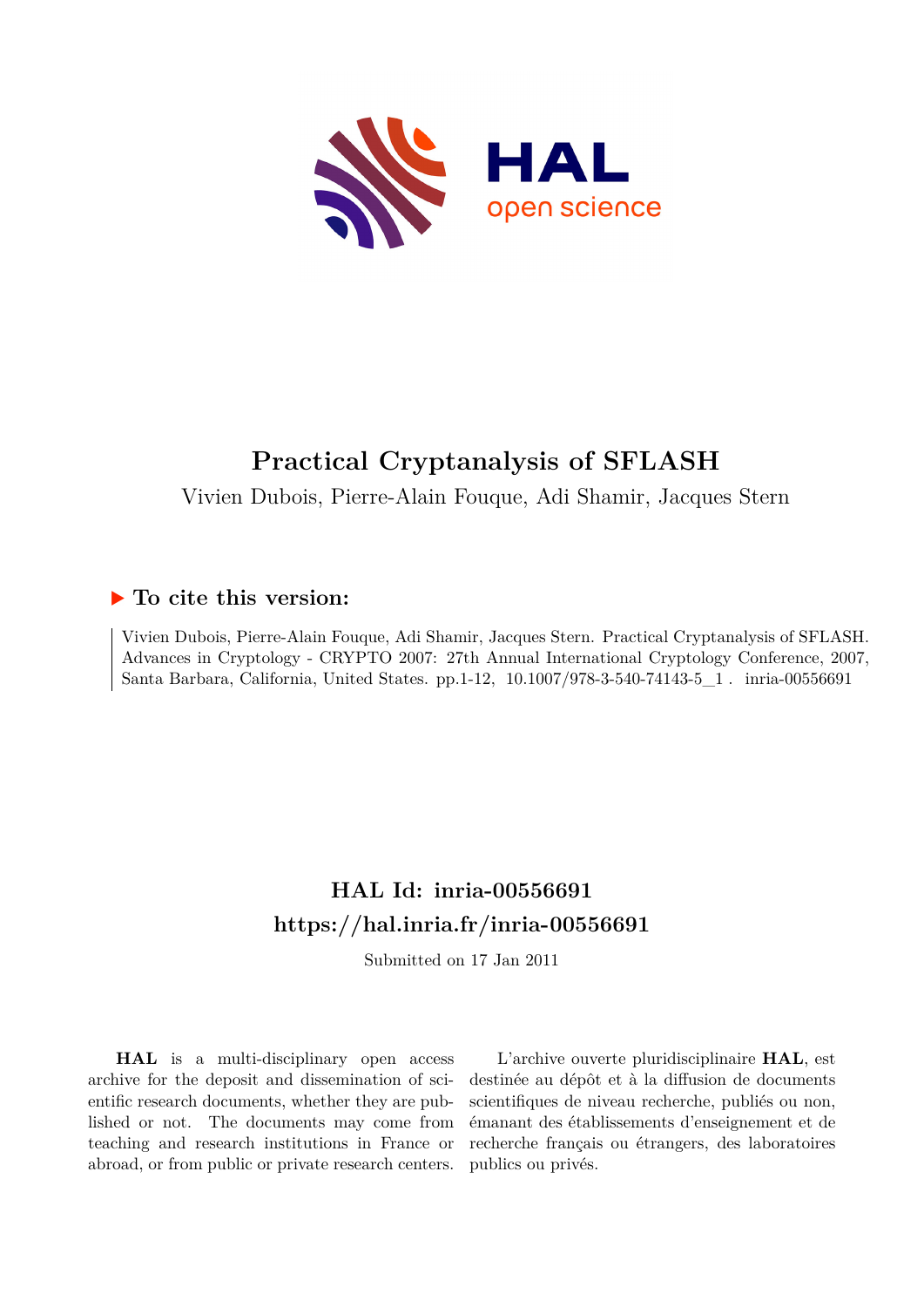## Practical Cryptanalysis of SFLASH

Vivien Dubois<sup>1</sup>, Pierre-Alain Fouque<sup>1</sup>, Adi Shamir<sup>1,2</sup>, and Jacques Stern<sup>1</sup>

 $\frac{1}{1}$  École normale supérieure Département d'Informatique 45, rue d'Ulm 75230 Paris cedex 05, France Vivien.Dubois@ens.fr, Pierre-Alain.Fouque@ens.fr, Jacques.Stern@ens.fr  $2$  Weizmann Institute of Science Adi.Shamir@weizmann.ac.il

Abstract. In this paper, we present a practical attack on the signature scheme SFLASH proposed by Patarin, Goubin and Courtois in 2001 following a design they had introduced in 1998. The attack only needs the public key and requires about one second to forge a signature for any message, after a one-time computation of several minutes. It can be applied to both  $SFLASH^{v2}$  which was accepted by NESSIE, as well as to  $SFLASH<sup>v3</sup>$  which is a higher security version.

### 1 Introduction

In the last twenty years, multivariate cryptography has emerged as a potential alternative to RSA or DLOG [12, 2] schemes. Many schemes have been proposed whose security appears somehow related to the problem of deciding whether or not a quadratic system of equations is solvable, which is known to be NPcomplete [5]. An attractive feature of such schemes is that they have efficient implementations on smart cards, although the public and secret keys are rather large. Contrary to RSA or DLOG schemes, no polynomial quantum algorithm is known to solve this problem.

The SFLASH Scheme. SFLASH is based on the Matsumoto-Imai scheme (MI) [7], also called the  $C^*$  scheme. It uses the exponentiation  $x \mapsto x^{q^{\theta}+1}$  in a finite field  $\mathbb{F}_{q^n}$  of dimension n over a binary field  $\mathbb{F}_q$ , and two affine maps on the input and output variables. The MI scheme was broken by Patarin in 1995 [8]. However, based on an idea of Shamir [13], Patarin et al. proposed at CT-RSA 2001 [10] to remove some equations from the MI public key and called the resulting scheme  $C^*$ -. This completely avoids the previous attack and, although not appropriate for an encryption scheme, it is well-suited for a signature scheme. The scheme was selected in 2003 by the NESSIE European Consortium as one of the three recommended public key signature schemes, and as the best known solution for low cost smart cards.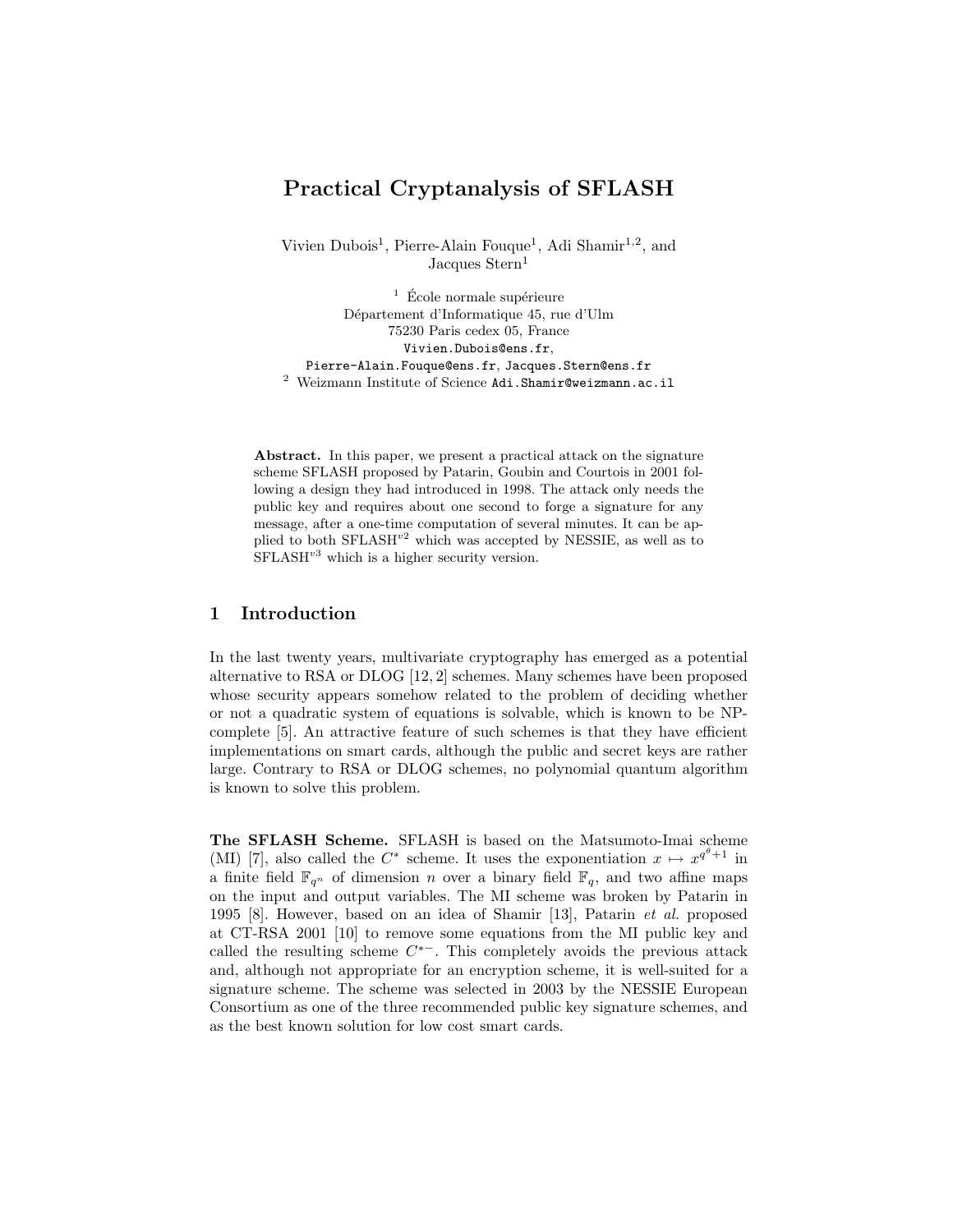Previous Attacks on SFLASH. The first version of SFLASH, called  $\text{SFLASH}^{v1}$ , is a more efficient variant of  $C^{*-}$  using a small subfield. It has been attacked by Gilbert and Minier in [6]. However, the later versions  $(SFLASH^{v2})$  and  $SFLASH^{v3})$ were immune to this attack.

Recently, Dubois, Fouque and Stern in [1] proposed an attack on a special class of SFLASH-like signatures. They show that when the kernel of the linear map  $x \mapsto x + x^{q^{\theta}}$  is non-trivial, the  $C^{*-}$  scheme is not secure. The attack is very efficient in this case, but relies on some specific properties which are not met by the NESSIE proposals and which make the scheme look less secure.

Our Results. In this paper, we achieve a total break of the NESSIE standard with the actual parameters suggested by the designers: given only the public key, a signature for any message can be forged in about one second after a one time computation of several minutes. The asymptotic running time of the attack is  $O(\log^2(q)n^6)$  since it only needs standard linear algebra algorithms on  $O(n^2)$ variables, and  $n$  is typically very small. As in [1], the basic strategy of the attack is to recover additional independent equations in order to apply Patarin's attack [8]. To this end, both attacks use the differential of the public key. However, the attacks differ in the way the invariants related to the differential are found. The differential of the public key, also called its polar form, is very important since it transforms quadratic equations into linear ones. Hence, it can be used to find some linear relations that involve the secret keys. Its cryptanalytic significance had been demonstrated in [4].

Organization of the Paper. In section 2, we describe the SFLASH signature scheme and the practical parameters recommended by Patarin *et al.* and approved by NESSIE. Then, in section 3 we present the multiplicative property of the differential that we need. Next, in section 4 we describe how to recover linear maps related to multiplications in the finite field from the public key. In section 5, we show how to break the NESSIE proposal given only the public key. In section 6, we extend the attack to cover the case when up to half of the equations are removed, and finally in section 7, we compare our method with the technique of [1] before we conclude.

#### 2 Description of SFLASH

In 1988, Matsumoto and Imai [7] proposed the  $C^*$  scheme for encryption and signature. The basic idea is to hide a quadratic easily invertible mapping  $F$  in some large finite field  $\mathbb{F}_{q^n}$  by two secret invertible linear (or affine) maps U and T which mix together the n coordinates of F over the small field  $\mathbb{F}_q$ :

$$
P=T\circ F\circ U
$$

where  $F(x) = x^{q^{\theta}+1}$  in  $\mathbb{F}_{q^n}$ . This particular form was chosen since its representation as a multivariate mapping over the small field is quadratic, and thus the size of the public key is relatively small.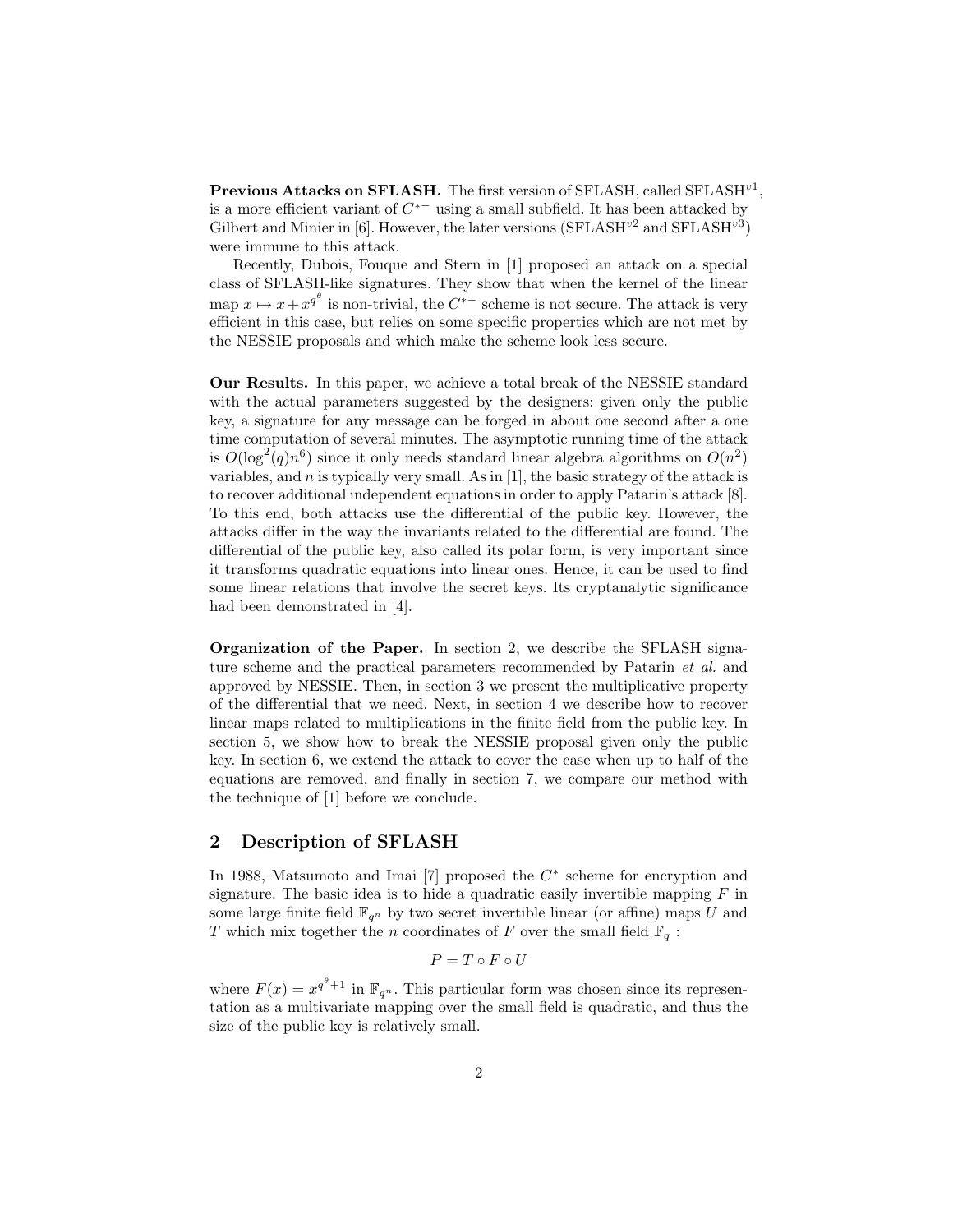The secret key consists of the maps U and T; the public key P is formed by the  $n$  quadratic expressions, whose inputs and outputs are mixed by  $U$  and T, respectively. It can be seen that F and P are invertible whenever  $gcd(q^{\theta} +$  $1, q^{n} - 1$  = 1, which implies that q has to be a power of 2 since q is a prime power.

This scheme was successfully attacked by Patarin [8] in 1996. To avoid this attack and restore security Patarin et al. proposed in [11] to remove from the public key the last r quadratic expressions (out of the initial  $n$ ), and called this variant of  $C^*$  schemes,  $C^{*-}$ . Furthermore, if the value of r is chosen such that  $q^r \geq 2^{80}$ , then the variant is termed  $C^{*--}$ . If we denote by  $\Pi$  the projection of n variables over  $\mathbb{F}_q$  onto the first  $n - r$  coordinates, we can represent the public key by the composition :

$$
P_{\Pi} = \Pi \circ T \circ F \circ U = T_{\Pi} \circ F \circ U.
$$

In the sequel, P denotes the public key of a  $C^*$  scheme whereas  $P_{II}$  denotes a  $C^{*-}$  or  $C^{*--}$  public key. In both cases the secret key consists of the two linear maps  $T$  and  $U$ .

To sign a message  $m$ , the last  $r$  coordinates are chosen at random, and the signer recovers s such that  $P_{\Pi}(s) = m$  by inverting T, U and F. A signature  $(m, s)$  can be checked by computing  $P_{\Pi}(s)$  with the public key, which is extremely fast since it only involves the evaluation of a small number of quadratic expressions over the small finite field  $\mathbb{F}_q$ .

For the NESSIE project and in [10], Patarin et al. proposed two particular recommended choices for the parameters of  $C^{*--}$ :

- for SFLASH<sup>v2</sup>:  $q = 2^7$ ,  $n = 37$ ,  $\theta = 11$  and  $r = 11$
- for SFLASH<sup>v3</sup> :  $q = 2^7$ ,  $n = 67$ ,  $\theta = 33$  and  $r = 11$

 $SFLASH<sup>v3</sup>$  was actually proposed to provide an even more conservative level of security than  $SFLASH^{v2}$  [10]. However, the designers made clear that they viewed  $\text{SFLASH}^{\nu^2}$  as providing adequate security, and no attack on these two choices of parameters had been reported so far.

The important fact to notice here is that in both cases  $gcd(n, \theta) = 1$  and thus the attack described in [1] on a modified version of SFLASH in which  $gcd(n, \theta)$ 1 cannot be applied. The attack described in this paper shares with [1] the basic observation about the multiplicative property of  $\tilde{C}^{*-}$  schemes which is described in section 3, but proceeds in a completely different way. More discussion about the relationships between the two attacks can be found in section 7.

#### 3 The Multiplicative Property of the Differential

The attack uses a specific multiplicative property of the differential of the public key of a  $C^{*-}$  scheme.

The differential of the internal quadratic system  $F(x) = x^{q^{\theta}+1}$  is a symmetric bilinear function in  $\mathbb{F}_{q^n}$ , called DF, and it is defined for all  $a, x \in \mathbb{F}_{q^n}$  by the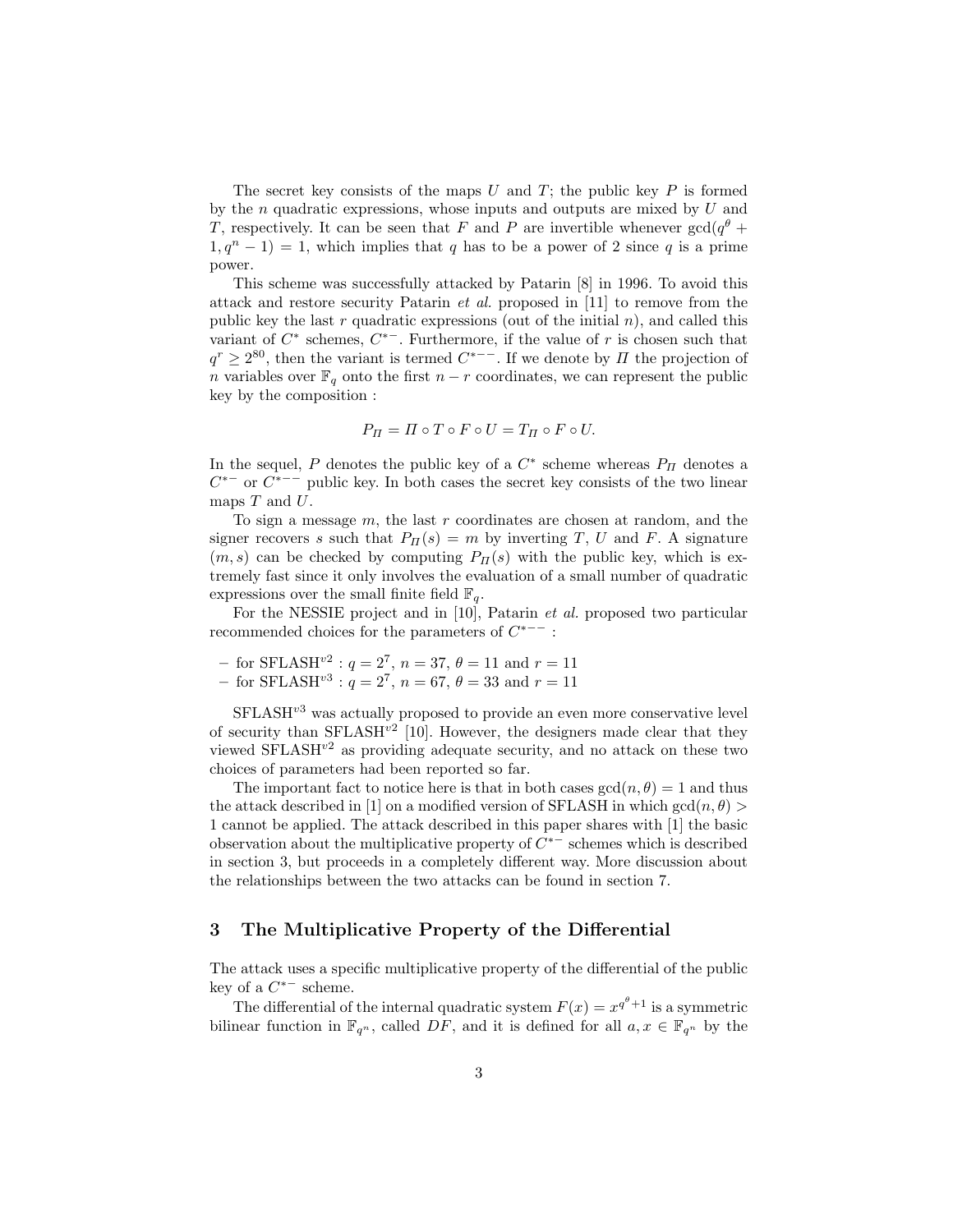linear operator :

$$
DF(a, x) = F(a + x) - F(a) - F(x) + F(0).
$$

When  $F(x) = x^{q^{\theta}+1}$ , we get for all  $a, x \in \mathbb{F}_{q^n}$ 

$$
DF(a, x) = ax^{q^{\theta}} + a^{q^{\theta}}x.
$$

Note that this expression is bilinear since exponentiation by  $q^{\theta}$  is a linear operation. This map has a very specific multiplicative property: for all  $\xi \in \mathbb{F}_{q^n}$ 

$$
DF(\xi \cdot a, x) + DF(a, \xi \cdot x) = (\xi + \xi^{q^{\theta}}) \cdot DF(a, x)
$$
\n(1)

We now explain how this identity on the internal polynomial induces a similar one on the differential of the public keys in  $C^*$  and  $\overline{C^{*-}}$ . Due to the linearity of the  $DP$  operator, we can combine it with the linear maps  $T$  and  $U$  to get that the differential of any  $C^*$  public key P is  $DP(a, x) = Top(\overline{U(a)}, \overline{U(x)})$ . Then, equation (1) becomes for any  $\xi \in \mathbb{F}_{q^n}$ :

$$
T \circ DF(\xi \cdot U(a), U(x)) + T \circ DF(U(a), \xi \cdot U(x))
$$
  
=  $T \circ (\xi + \xi^{q^{\theta}}) \cdot DF(U(a), U(x))$   
=  $T \circ (\xi + \xi^{q^{\theta}}) \cdot T^{-1}(DP(a, x)).$ 

We denote by  $M_{\xi}$  and  $M_{L(\xi)}$  respectively the multiplications by  $\xi$  and by  $L(\xi) = \xi + \xi^{q^{\theta}}$ . Also, we let  $N_{\xi}$  denote the linear map  $U^{-1} \circ M_{\xi} \circ U$  which depends on the secret key. We still use the word "multiplication" for  $N_{\xi}$ , even though this wording is not actually accurate since this is not the standard multiplication in  $\mathbb{F}_{q^n}$ , due to the action of the input transformation U. With these notations :

$$
DP(N_{\xi}(a), x) + DP(a, N_{\xi}(x)) = T \circ M_{L(\xi)} \circ T^{-1}(DP(a, x)).
$$

Finally, if  $DP_{\Pi}$  is the differential of a  $C^{*-}$  public key  $P_{\Pi}$ , then :

$$
DP_{\Pi}(N_{\xi}(a), x) + DP_{\Pi}(a, N_{\xi}(x)) = T_{\Pi} \circ M_{L(\xi)} \circ T^{-1}(DP(a, x)).
$$

Let  $\Lambda(L(\xi))$  denote the linear map  $T_{\Pi} \circ M_{L(\xi)} \circ T^{-1}$ , then

$$
DP_{\Pi}(N_{\xi}(a), x) + DP_{\Pi}(a, N_{\xi}(x)) = \Lambda(L(\xi)) (DP(a, x)).
$$
 (2)

This last equation is interesting since each coordinate of the left hand side is linear in the unknown coefficients of  $N_{\xi}$  and each coordinate of the right hand side is a linear combination by the unknown coefficients of  $\Lambda(L(\xi))$  of the symmetric bilinear coordinate forms of the original  $DP$ , which are partially known since their first  $(n - r)$  coordinates are public.

The heart of the attack consists in identifying some  $N_{\xi}$ , given the public key and equation  $(2)$ , and then using its mixing effect on the *n* coordinates to recover the r missing quadratic forms from the  $(n-r)$  known quadratic forms of the public key. In the next section, we will see how to recover some non-trivial multiplication  $N_{\xi}$ , in which  $\xi$  can be any value in  $\mathbb{F}_{q^n} \setminus \mathbb{F}_q$ .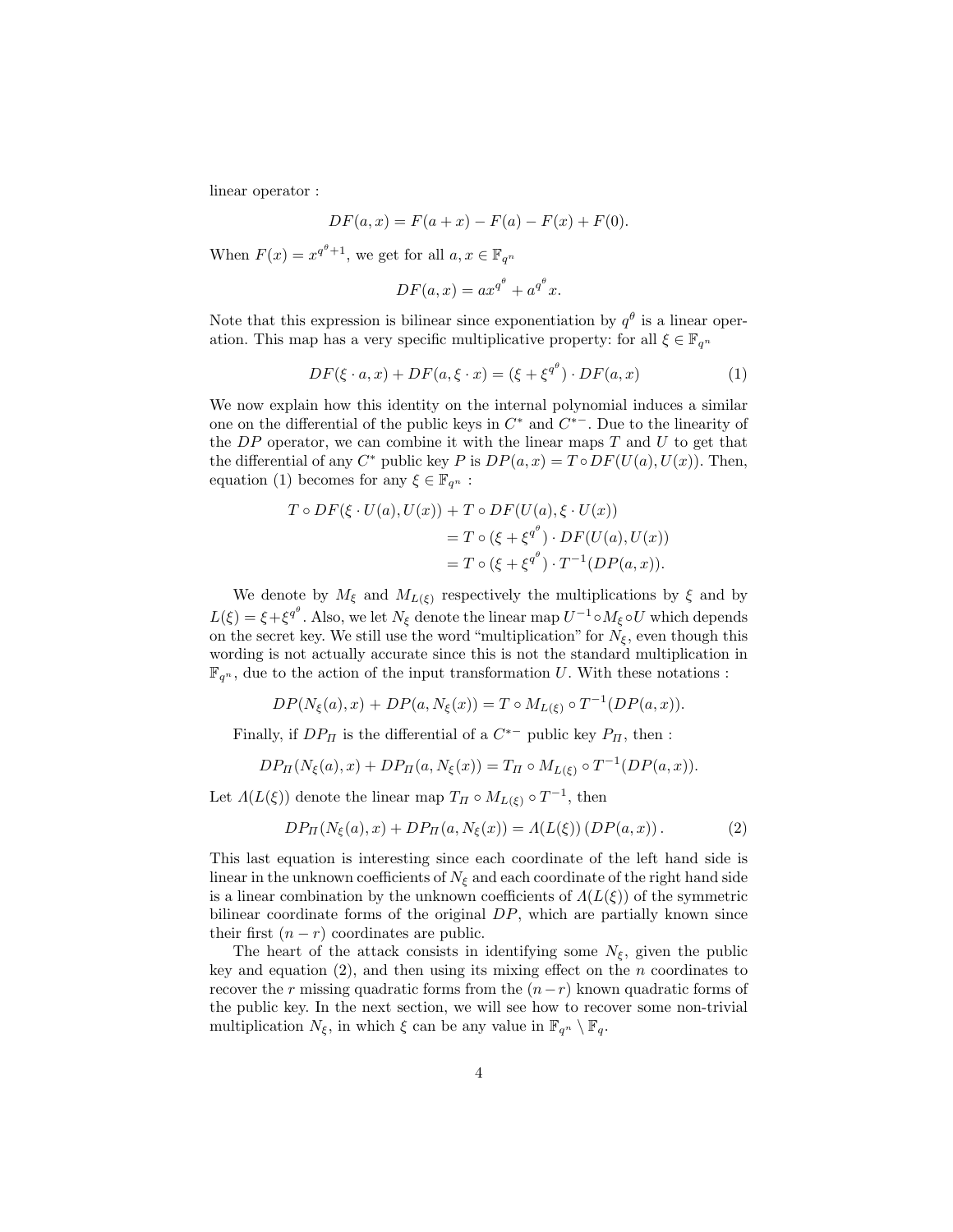## 4 Recovering Multiplications from the Public Key

Any linear mapping can be represented by an  $n \times n$  matrix with  $n^2$  entries from  $\mathbb{F}_q$ . Note that the multiplications  $N_{\xi}$  form a tiny subspace of dimension n within the space of all linear maps whose dimension is  $n^2$ .

The coordinates of  $DP_{\Pi}$  are known symmetric bilinear forms that can be seen as  $n(n-1)/2$ -dimensional vectors. They generate a  $(n-r)$ -dimensional subspace  $V_{\Pi}$  which is contained in the *n*-dimensional space V, generated by the full set of coordinates of  $DP$  in the original  $C^*$  public key.

Consider now the expression :

$$
S_M(a, x) = DP_{\Pi}(M(a), x) + DP_{\Pi}(a, M(x))
$$

where  $S_M$  is defined for any linear mapping M as a  $(n - r)$ -tuple of symmetric bilinear forms. Most choices of M do not correspond to any multiplication by a large field element  $\xi$ , and thus we do not expect them to satisfy the multiplicative property described in section 3. Due to relation  $(2)$ , when M is a multiplication  $N_{\xi}$ , the  $(n-r)$  coordinates of  $S_{N_{\xi}}$  are in V. It is unlikely that they are all in the subspace  $V_{II}$ . However, there is a huge number of possible values for  $\xi$ , and it can be expected that for some choices of  $\xi \in \mathbb{F}_{q^n} \setminus \mathbb{F}_q$ , some of the bilinear forms in  $S_M(a, x)$  will be contained in the known subspace  $V_{\Pi}$ . Our goal now is to detect such special multiplications.

Dimension of the overall linear maps space. Let us consider  $k$  of the published expressions, for instance the first  $k$ , and let us study the vector space  $E(1,\ldots,k)$  of linear maps M such that the first k coordinates of  $S_M(a,x)$  are all contained in  $V_{II}$ . Since membership in  $V_{II}$  is expressed by the vanishing of  $n(n-1)/2 - (n-r)$  linear forms, the elements of this subspace satisfy a system of  $k \cdot (n(n-1)/2 - (n-r))$  linear equations in the  $n^2$  unknown coefficients of M. If all these equations were independent, the dimension of  $E(1,\ldots,k)$  would be  $n^2 - k \cdot (n(n-1)/2 - (n-r))$  which is clearly impossible as soon as  $k \geq 3$ . Otherwise, we can only claim that it is lower-bounded by this number. On the other hand, it can be seen that the space  $E(1,\ldots,k)$  contains a subspace of multiplications, whose dimension is now to be computed.

**Dimension of the multiplications space.** For a multiplication  $N_{\xi}$ , thanks to equation (2), the coordinates of  $S_{N_{\xi}}$  are guaranteed to be linear combinations of the coordinates of DP, whose coefficients  $\Lambda(L(\xi))$  are linear in  $\xi + \xi^{q^{\theta}}$ . Setting  $\zeta = \xi + \xi^{q^{\theta}}$ , the first k linear combinations are given by the k linear forms

$$
\Lambda_i(\zeta) = \Pi_i \circ T \circ M_\zeta \circ T^{-1}
$$

for  $i = 1, \ldots, k$  where  $\Pi_i$  is the projection on the *i*th coordinate. Note that  $\Lambda_i: \zeta \mapsto \Lambda_i(\zeta)$  are linear bijections from  $\mathbb{F}_{q^n}$  to  $(\mathbb{F}_q^n)^*$ , the vector space of linear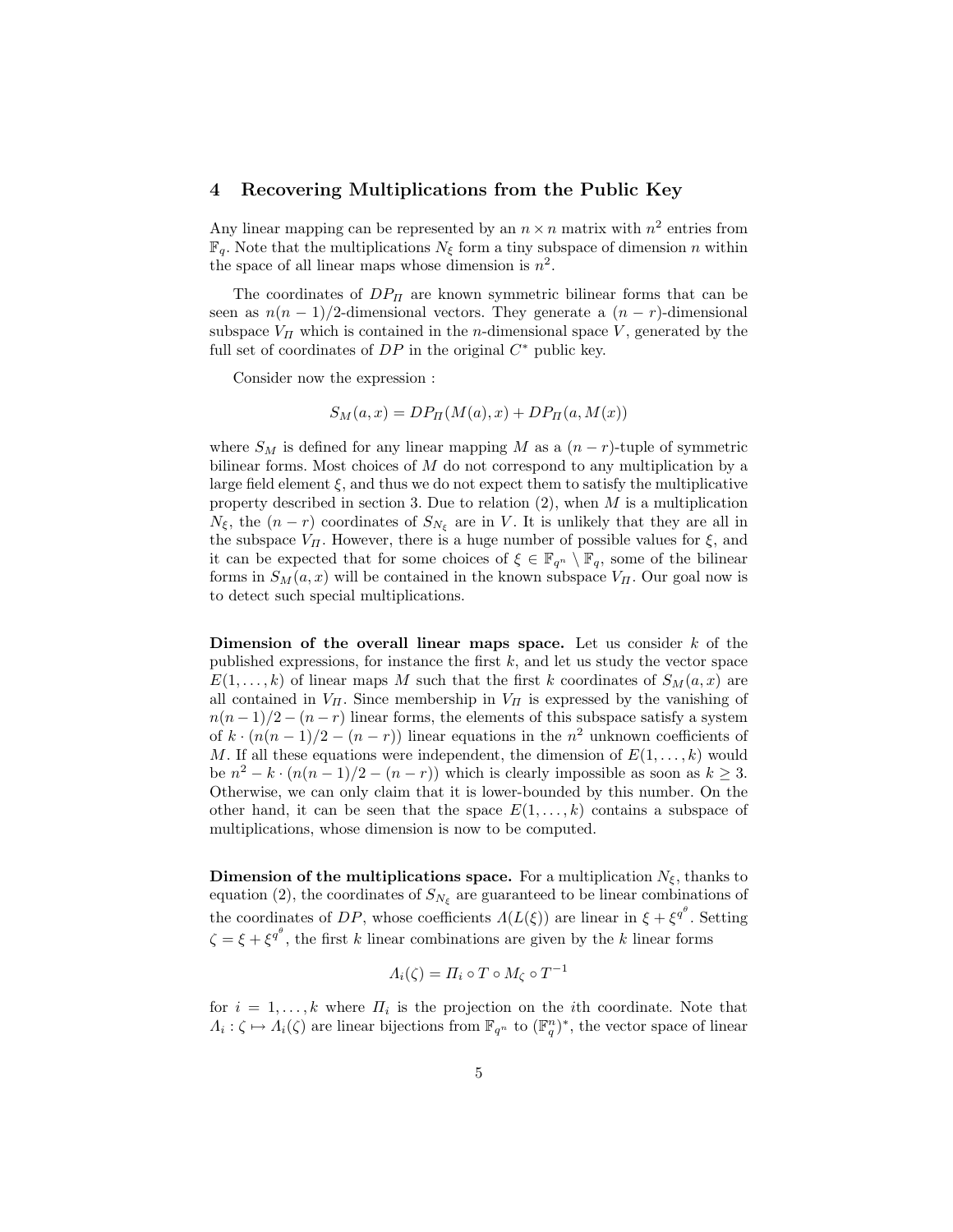forms over  $\mathbb{F}_q^n$ . Indeed, the kernel of  $\Lambda_i$  consists of the elements  $\zeta$  such that the *i*th row of  $T \circ M_\zeta \circ T^{-1}$  is zero. Since  $T \circ M_\zeta \circ T^{-1}$  is invertible for  $\zeta \neq 0$ , the kernel of  $\Lambda_i$  must be trivial. This implies that  $\Lambda_i$  is a linear bijection, and we will use this property. Note that this is the converse of the assumption underlying the attack in [1], and in this sense, our new attack and the old attack can be seen as complementary.

Let us consider the subspace  $L'$  of  $(\mathbb{F}_q^n)^*$  generated by the first  $(n-r)$  coordinate projections. In this case, the k conditions  $\Pi_i \circ S_{N_{\xi}} \in V_{\Pi}$  become

$$
A_i(L(\xi)) \in L', \ \forall i = 1, \dots, k \tag{3}
$$

which means that  $\Lambda_i(L(\xi))$  only depends on the  $(n-r)$  first rows of DP, i.e. only on the known  $DP_{\Pi}$ .

Consequently, when searching for a multiplication by  $\xi$  for which equation (3) holds, we get the following set of conditions on  $\zeta = L(\xi) = \xi + \xi^{q^{\theta}}$ :

(i)  $\zeta \in \text{Im}(L)$  $(ii)$   $A_i(\zeta) \in L'$  for  $i = 1, \ldots, k$ 

Since  $\zeta = \xi + \xi^{q^\theta}$  and  $\gcd(n, \theta) = 1, \zeta$  is non-zero unless  $\xi = 0$  or 1. This means that the kernel of L has dimension 1, hence  $\zeta$  ranges over a space of dimension  $n-1$ . Condition (i) corresponds to a single linear relation over the coordinates of  $L(\xi)$ , since  $\dim \mathrm{Im}(L) = n - 1$ . Also, since  $\Lambda_i$  is a linear bijection and L' is of codimension r, each of the conditions in  $(ii)$  corresponds to r additional linear relations. Altogether, this means that we have  $kr + 1$  linear equations. Furthermore, since we are interested in the space of  $N_{\xi}$ 's and not in the space of  $M_{\zeta}$ 's, the dimension is  $n - kr - 1 + 1 = n - kr$  since the kernel of L is of dimension 1. This implies that whenever we add a condition (*i.e.* increase  $k$  by 1), we add about  $n^2/2$  linear equations on the full space of linear maps, but their effect on the subspace of multiplications is to reduce its dimension only by r. Finally, the space of multiplications in  $E(1,\ldots,k)$  includes at least one nontrivial multiplication, *i.e.* a multiplication by an element outside  $\mathbb{F}_q$  whenever

$$
n \ge kr + 2. \tag{4}
$$

Consequently, the dimension of  $E(1, \ldots, k)$  is

$$
\max \left\{n^2 - k\left(\frac{n(n-1)}{2} - (n-r)\right), n - kr, 1\right\}.
$$

Figure 1 describes the expected evolution of the dimension of the space of all linear maps and of the dimension of the subspace of multiplications for two different choices of r. The intuition behind our attack is that initially there are many "useless maps" and few multiplications. However, the number of useless maps drops rapidly as we add more equations, whereas the number of multiplications drops slowly (since many of the equations are linearly related on the subspace of multiplications). This leads to an elimination race, and we hope to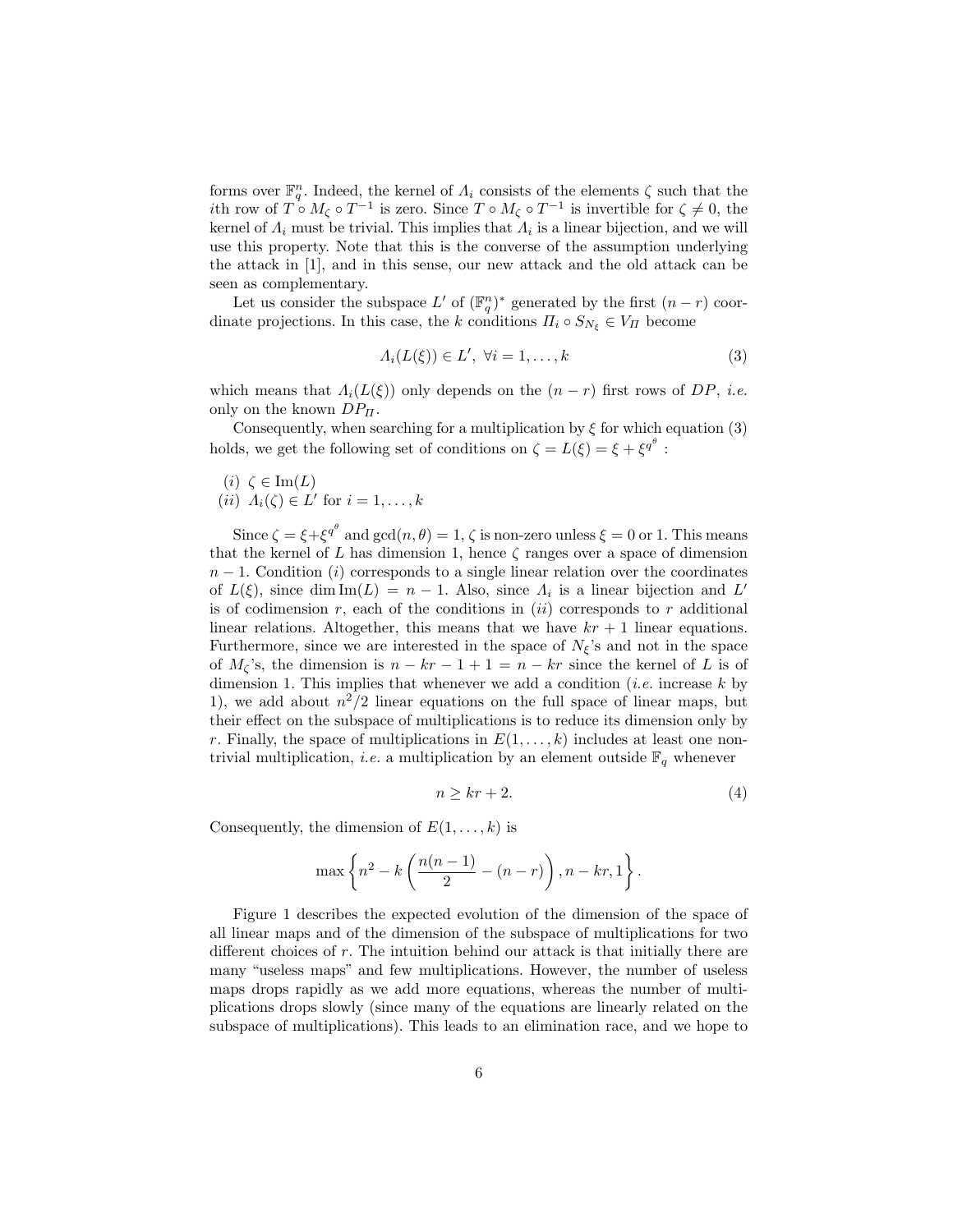

Fig. 1. Evolution of the dimensions of the overall linear maps and their subspace of multiplications when  $r < n/3$  (left figure) and when  $r \geq n/3$  (right figure), as we add more linear equations.

get rid of all the "bad maps" before we inadvertantly kill off all the "good maps" by imposing too many conditions.

Taking  $k = 3$ , it can be seen that the first expression of the max is not positive. This seems to indicate that  $E(1,\ldots,k)$  consists entirely of multiplications. This is demonstrated in the left figure. This subspace contains non-trivial multiplications, whenever  $n - 3r > 1$ . Therefore, the attack is expected to work for values of r up to  $(n-2)/3$ . The right figure shows a case in which r is too large, and thus the "good maps" are eliminated before the "bad maps". We will see in section 6 how to improve the attack and deal with values of  $r$  up to about  $n/2$ . Note that even without this improvement, our technique is already sufficient to recover non-trivial multiplications for the recommended parameters of SFLASH<sup>v2</sup> and SFLASH<sup>v3</sup>, since  $r = 11$  is smaller than both 35/3 and 65/3. Of course, the argument that was offered is only heuristic. However, it was confirmed by a large number of experiments, in which the attack always behaved as expected by our heuristic analysis, and signatures were successfully forged.

## 5 Recovering a Full  $C^*$  Public Key

The final part of the attack is to recover a set  $P'_{\Pi}$  of additional equations which are independent of the first system  $P_{\Pi}$ . If the rank of the concatenation of the original  $P_{\Pi}$  and the newly computed r equations of  $P'_{\Pi}$  is full, then Patarin's attack on MI [8] can be mounted, although we do not necessarily reconstruct the  $r$  original equations of the full public key. This idea is the same as in [1].

Recovering a full rank system. To reconstruct a full rank system, we note that the action of the final linear map  $T$  is to compute different linear combinations of the full (*i.e.* non-truncated) internal quadratic polynomials  $F \circ U$ . Consequently, if we were able to mix by some linear mapping the internal quadratic coordinates  $F \circ U$  before the action of  $T_H$ , then we will be able to create new quadratic polynomials which could replace the r missing ones.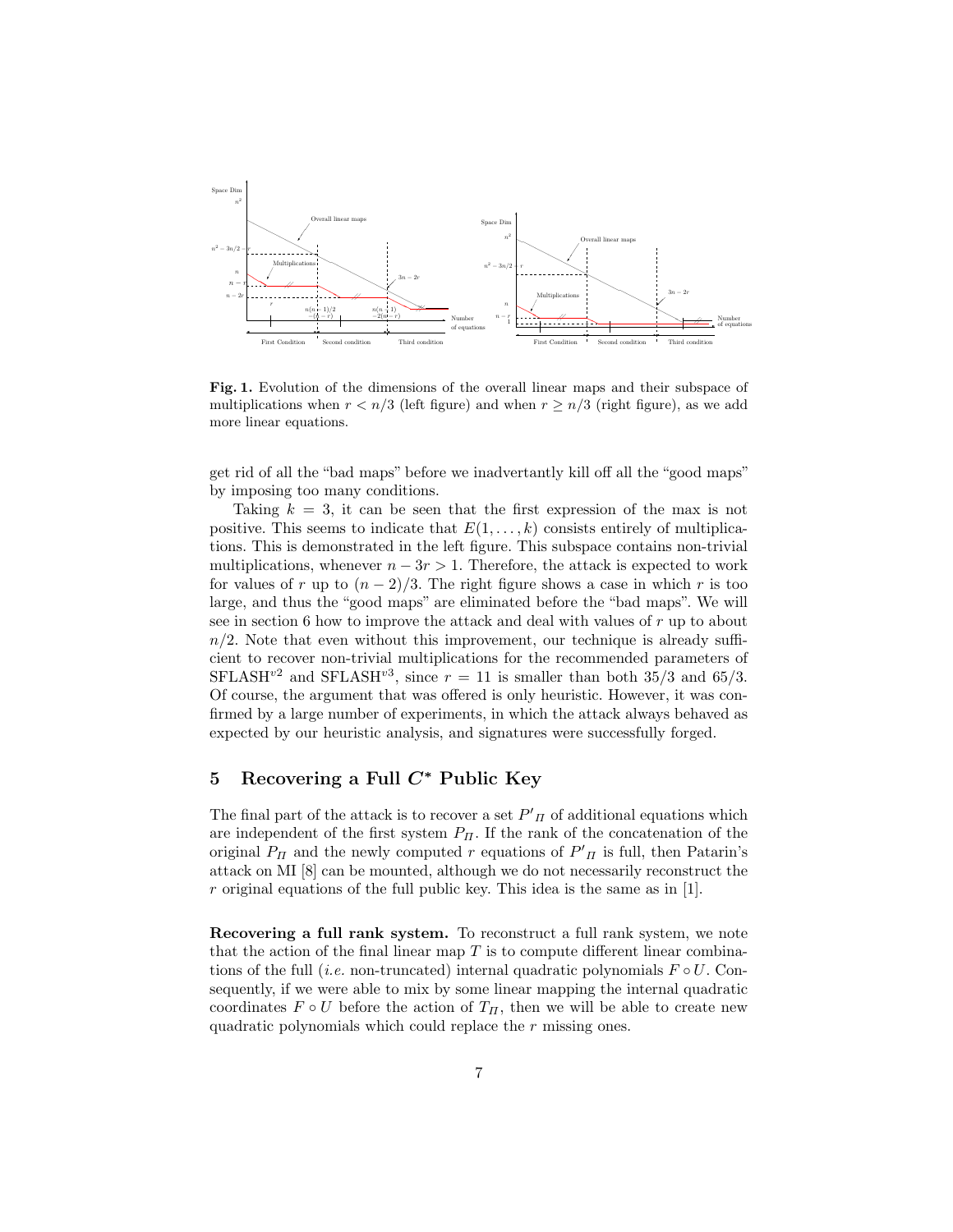When we compose the multiplication  $N_{\xi} = U^{-1} \circ M_{\xi} \circ U$  (which was found in the previous part of the attack) with the truncated public key  $P_{\Pi}$ , the inputs of the internal quadratic mapping  $F(x) = x^{q^{\theta}+1}$  are multiplied by  $\xi$ . Indeed,

$$
P_{\Pi} \circ N_{\xi} = T_{\Pi} \circ F \circ M_{\xi} \circ U
$$

since  $P_{\Pi} \circ N_{\xi}(x) = T_{\Pi} \circ F \circ U \circ U^{-1} \circ M_{\xi}(U(x)) = T_{\Pi}(F(M_{\xi}(U(x))))$ . Let us denote this new system by  $P'_{\Pi}$ . We can show that the outputs of the internal quadratic equations  $F \circ U$  are multiplied by  $\xi^{q^{\theta}+1}$ . Indeed,  $T_{\Pi} \circ F(\xi \cdot U(x)) =$  $T_{\Pi}((\xi \cdot U(x))^{q^{\theta}+1}) = T_{\Pi}(\xi^{q^{\theta}+1} \cdot F(U(x))),$  and so :

$$
P'_{\Pi} = P_{\Pi} \circ N_{\xi} = T_{\Pi} \circ M_{\xi^{q^{\theta}+1}} \circ F \circ U
$$

Let us consider the special case  $\xi \in \mathbb{F}_{q^n} \setminus \mathbb{F}_q$ . In this situation, we say that  $N_{\xi}$  is non-trivial. Since F is a permutation and thus  $F(\mathbb{F}_q) = \mathbb{F}_q$ ,  $\xi^{q^{\theta}+1}$  is not in  $\mathbb{F}_q$  either. Thus, the multiplication by  $M_{\xi q^\theta+1}$  is non-trivial, *i.e.* corresponds in particular to a non-diagonal matrix.

Therefore, in the sets  $P_{\Pi}$  and  $P'_{\Pi}$  the internal quadratic coordinates of  $F \circ U$ are mixed with two different linear combinations,  $T_{\Pi}$  and  $T_{\Pi} \circ M_{\xi^{q^{\theta}}+1}$ . We hope that for some value  $\xi \in \mathbb{F}_{q^n} \setminus \mathbb{F}_q$ , r equations in the set  $P'_{\Pi}$  together with  $P_{\Pi}$ will form a full rank system. This special case is not necessary since we could use different values of  $\xi$  to add r different quadratic forms to the  $(n - r)$  public ones. However, in our experiments it was always sufficient to use one  $\xi$ , and then Patarin's attack could be applied to forge actual signatures.

In practice, to determine if the new system of  $n$  equations is of full rank, we simply tested whether Patarin's attack succeeded. If not, another set of r equations was chosen amongst the  $(n - r)$  equations of  $P'_{\Pi}$ . For each choice of r equations, the success probability was approximately  $1-1/q$ , which is close to 1 for  $q = 2^7$ 

If  $\xi \in \mathbb{F}_q$  (*i.e.* the multiplication is trivial),  $P'_{\Pi}$  is simply  $P_{\Pi}$  where each coordinate has been multiplied by the same element of  $\mathbb{F}_q$ , since  $F(\mathbb{F}_q) = \mathbb{F}_q$  and multiplication by an element of  $\mathbb{F}_q$  is a diagonal matrix. Thus, such trivial  $\xi$  are not interesting for our attack and this is the reason why they were discarded from our search for appropriate  $N_{\xi}$  in the previous section.

Practical results. We carried our experiments on a 2GHz AMD Opteron PC using different parameters. The following table provides the time to recover a non-trivial multiplication and the time to recover an independent set of equations which form a full rank system. This computation has to be done only once per public key. Then Patarin's attack requires about one second to forge an actual signature for any given message. All these operations can be carried out by solving various systems of linear equations with a relatively small number of variables  $(O(n^2)$  or  $O(n)$ , depending on the operation).

The two columns in bold font represent the time to attack  ${\rm SFLASH^{v2}}$  and  $SFLASH<sup>v3</sup>$ . The notation 's' is for seconds and 'm' is for minutes.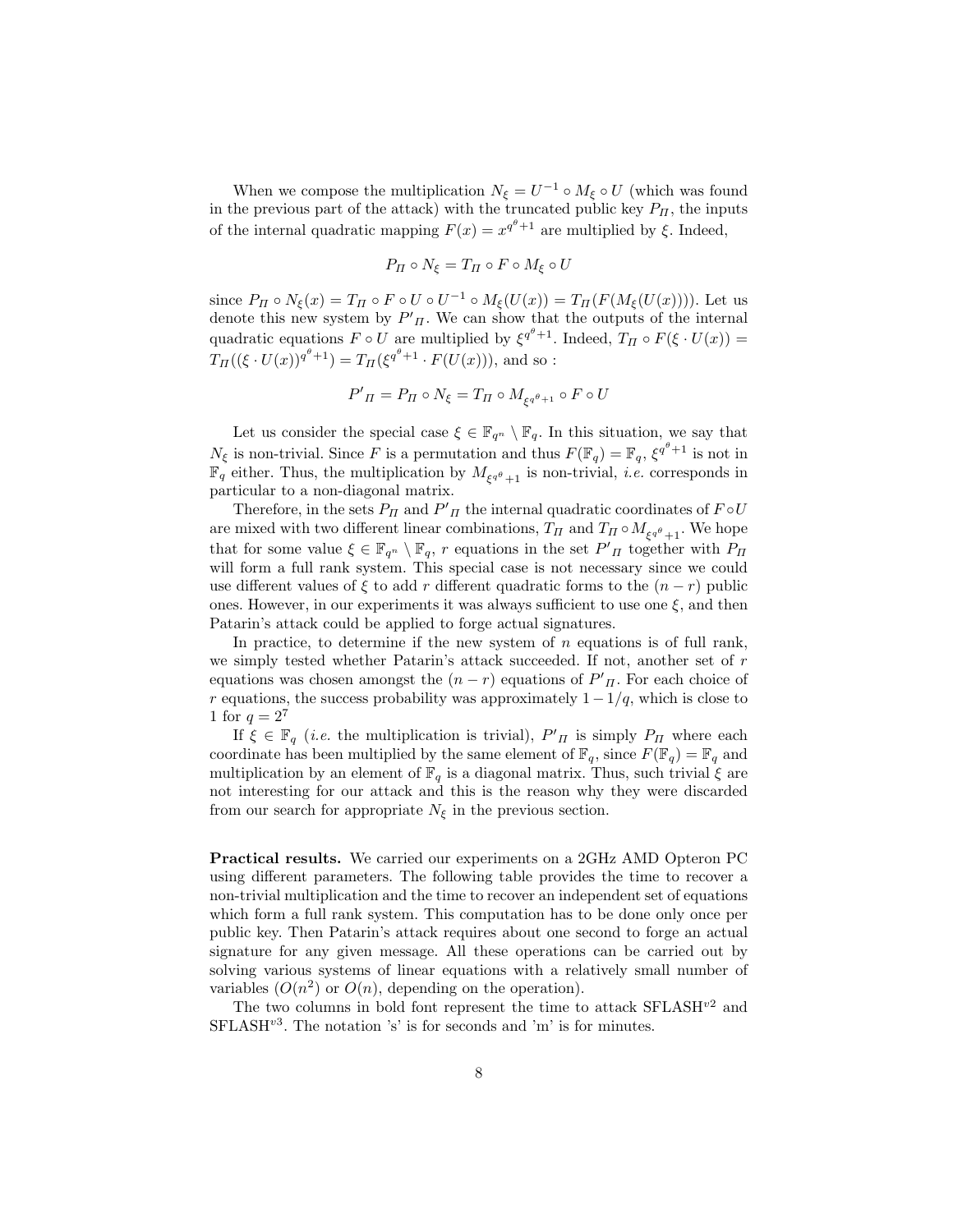| $\, n$                | 37    | 37   | 67             | 67              | 131             |
|-----------------------|-------|------|----------------|-----------------|-----------------|
|                       | 11    | 11   | 33             | 33              | 33              |
|                       | 2     | 128  | 2              | 128             | $\overline{2}$  |
| $\boldsymbol{r}$      | 11    | 11   | 11             | 11              | 11              |
| $N_{\xi}$<br>Recovery | 4s    | 70s  | 1 <sub>m</sub> | 50 <sub>m</sub> | 35 <sub>m</sub> |
| $C^*$<br>Recovery     | 7.5s  | 22s  | 2m             | 10 <sub>m</sub> | 7 <sub>m</sub>  |
| Forgery               | 0.01s | 0.5s | 0.02s          | 2s              | 0.1s            |

## 6 Breaking SFLASH when the Number of Deleted Quadratic Equations r is up to  $n/2$

In this section, we deal with this problem by a technique which we call *distil*lation, since it allows to gradually filter additional linear maps which are not multiplications. When  $r \leq (n-2)/3$ , we can use three conditions to eliminate all the useless linear maps, while retaining at least a two dimensional subspace of multiplications (since we reduce the initial n coordinates three times by  $r$ ). When  $r > (n-2)/3$ , this will usually kill all the multiplications along with the useless linear maps.

Distillation is performed by relaxing the constraints, i.e. by forcing only two coordinates of  $S_M$  to be in  $V_{\Pi}$ . This will cancel a large fraction of useless linear maps, but not all of them. To clarify the situation, we use in the rest of this section angular brackets to demonstrate the stated number of dimensions for the SFLASH<sup>v3</sup> parameters of  $n = 67$  and  $r = 11$ .

After forcing the two conditions, the dimension of the space of linear maps is reduced to

$$
n^{2} - 2(n(n - 1)/2 - (n - r)) = 3n - 2r \langle 179 \rangle
$$

of the  $n^2$   $\langle 4489 \rangle$  at the beginning, while the dimension of the good subspace (*i.e.* the subspace of multipications) is  $n - 2r \langle 45 \rangle$ . Now, to find at least one non-trivial multiplication, we need to eliminate all the remaining useless linear maps. The new idea is that we can perform this process twice with different pairs of coordinates, i.e. coordinates 1 and 2 for the first time and coordinates 3 and 4 for the second, and get two different sets of linear maps, say  $VS_1$  and  $VS_2$ , which contain both good and bad linear maps. Two random linear subspaces of dimension m in a linear space of dimension t are likely to have a nonzero intersection if and only if  $m > t/2$ , and then the dimension of the intersection is expected to be  $2m - t$ . We can apply this criterion separately to the space of all linear maps (in which  $t = n^2$ ) and to the subspace of multiplications (in which  $t = n$ ). In our example  $VS_1 \cap VS_2$  is likely to contain non-trivial multiplications since  $\langle 45 \rangle > \langle 67 \rangle /2$ , but is not likely to contain other maps since  $\langle 179 \rangle$  <  $\langle 4489 \rangle/2$ . More generally, we may have to replace each one of  $SV_1$ and  $SV_2$  by the sum of several such linear subspaces in order to build up the dimension of the multiplications to more than  $n/2$ . For example, if each  $VS_i$ has only a  $(10)$ -dimensional subspace of multiplications, we can replace it by the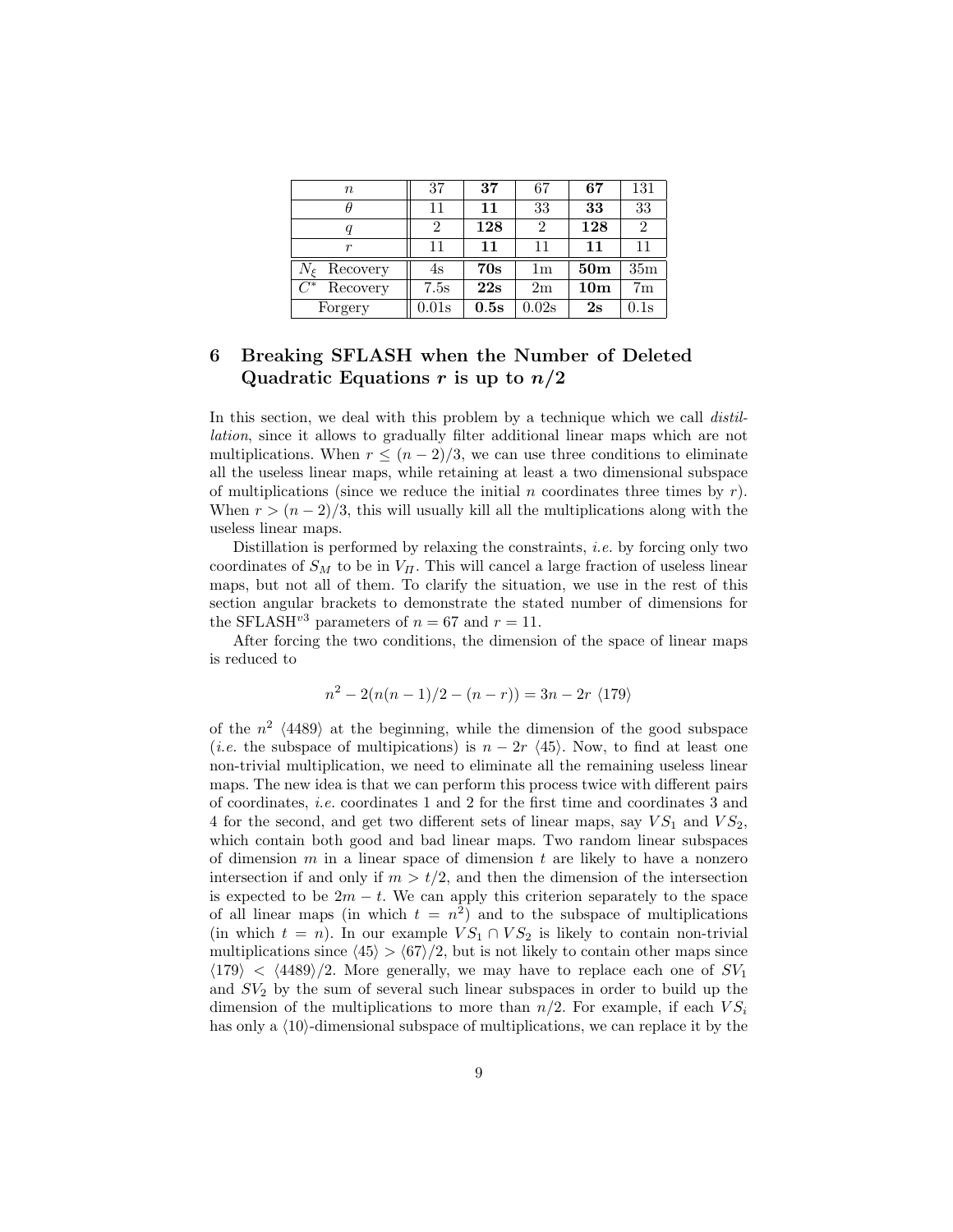sum of four such linear subspaces to get the expected dimension up to  $\langle 40 \rangle$ , and the intersection of two such sums will have an expected dimension of  $\langle 13 \rangle$ , and thus many non-trivial multiplications.

**Asymptotic Analysis.** We now show how to deal with any  $r < (1-\varepsilon)n/2$  for a fixed  $\varepsilon$  and large enough n. Note that our goal here is to simplify the description, rather than to provide the most efficient construction or tightest analysis. Since  $n - 2r > \varepsilon n$ , we can impose pairs of conditions and create linear subspaces  $VS_i$  of total dimension  $O(n)$  which contain a subspace of multiplications of dimension  $\varepsilon n \geq 2$ . If we add  $1/\varepsilon$  such subspaces, the dimension of the subspace of multiplications will increase to almost  $n$ , while the total dimension will remain  $n/\varepsilon$ , which is much smaller than  $n^2$ . Consequently, the intersection of two such sums is likely to consist entirely of multiplications.

**Experimentations.** We get the following timing results when r is close to  $n/2$ and 's', 'm' and 'h' respectively denotes seconds, minutes and hours.

| $\boldsymbol{n}$   | 37    | 37   | 67                          | 67  |
|--------------------|-------|------|-----------------------------|-----|
|                    | 11    | 11   | 33                          | 33  |
| q                  | 2     | 128  | $\mathcal{D}_{\mathcal{A}}$ | 128 |
| r                  | 17    | 16   | 32                          | 31  |
| $N_{\xi}$ Recovery | 8s    | 4m   | 3.5m                        | 10h |
| $C^*$ Recovery     | 7.5s  | 22s  | 3m                          | 10m |
| Forgery            | 0.01s | 0.4s | 0.02s                       | 2s  |

### 7 Comparison with the Method of Dubois et al. [1]

In both attacks, the basic strategy is to recover additional independent equations in order to apply Patarin's attack [8]. They both use the differential of the public key, but differ in the way the invariants of the differential are found. The method of [1] can only deal with schemes where  $gcd(n, \theta) > 1$ , which implies that the kernel of  $L(\xi) = \xi + \xi^{q^{\theta}}$  is of dimension strictly larger than 1.

To recover non-trivial multiplication in [1], skew-symmetric mappings with respect to a bilinear form  $B$  are considered, *i.e.* linear maps  $M$  such that  $B(M(a), x) = -B(a, M(x))$ . In fact, the authors show that skew-symmetric mappings related to the symmetric bilinear forms of a  $C^*$  public key are specific multiplications in the extension  $\mathbb{F}_{q^n}$  by means of a suitable transformation depending on the secret key, namely  $U^{-1} \circ M_{\xi} \circ U$  where  $\xi \in \text{Ker } L$ . For such maps, we get  $DP(M(a), x) + DP(a, M(x)) = 0$ . Since  $DP$  can be computed from the public key, this equation defines linear equations in the unknowns of M. However, in the case considered in this paper, *i.e.* when dim Ker  $L = 1$  or equivalently when  $gcd(n, \theta) = 1$ , the only skew-symmetric maps are the trivial multiplications which are useless to recover new independent quadratic equations.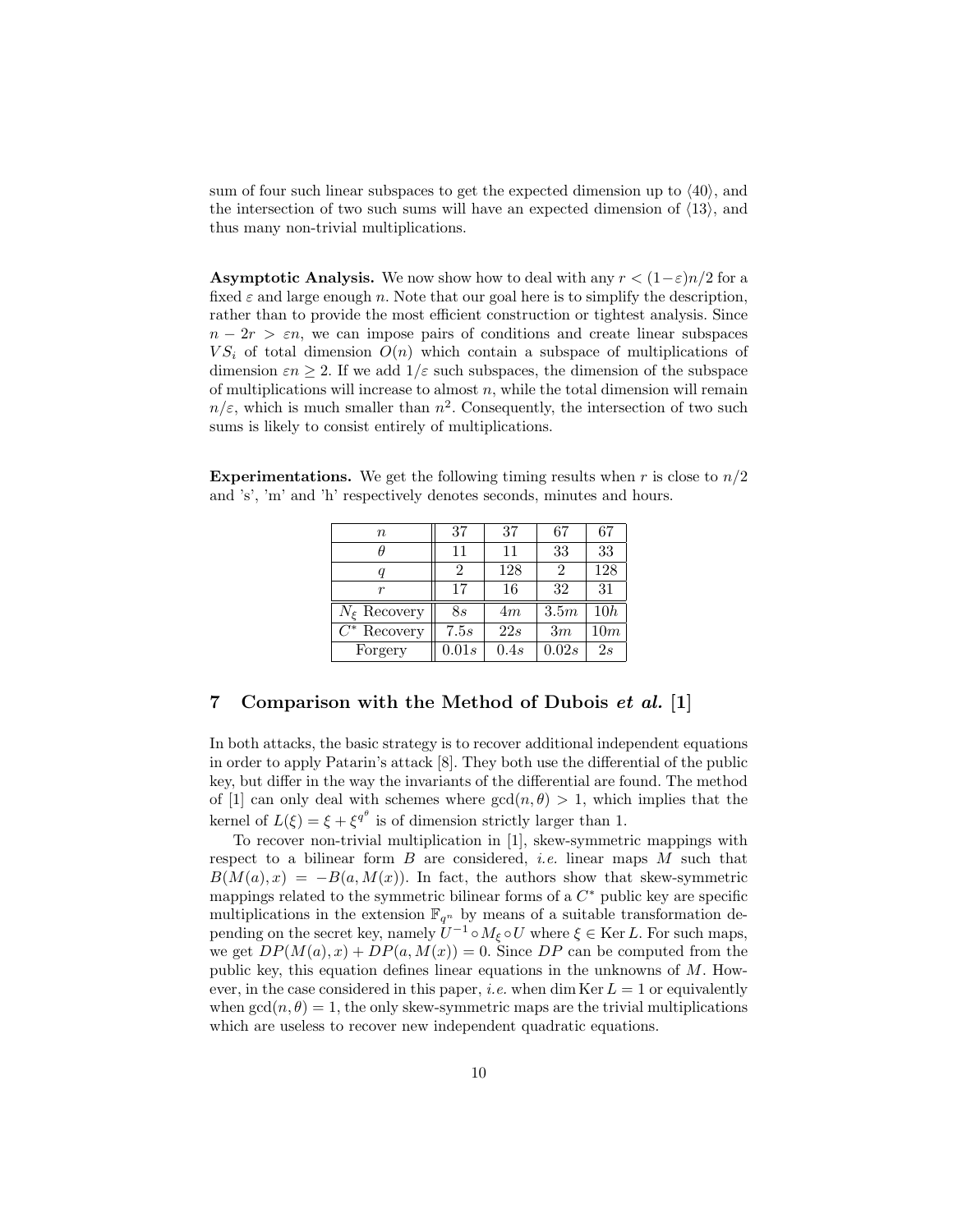To recover non-trivial multiplications, we introduce here different and more elaborate conditions related to the vector space generated by the various images of the differential in public key coordinates. In this case, we are also able to detect images of multiplications. However, the multiplications to be found are not known in advance but are only shown to exist by counting arguments, and the way we find them is by setting up an elimination race between the multiplications and other linear maps.

#### 8 Conclusion

Multivariate cryptographic schemes are very efficient but have a lot of exploitable mathematical structure. Their security is not fully understood, and new attacks against them are found on a regular basis. It would thus be prudent not to use them in any security-critical applications.

One of the most interesting open problems is whether the new techniques described in this paper can be applied to the HFE cryptosystem [9]. The main attacks discovered so far against HFE are based on Gröbner bases [3], and are very slow. So far, we could not find a way how to detect non-trivial multiplications in HFE, since it lacks the multiplicative property described in section 3, but this is a very promising line of attack which should be pursued further.

#### Acknowledgements

Part of this work is supported by the Commission of the European Communities through the IST program under contract IST-2002-507932 ECRYPT.

## References

- 1. V. Dubois, P. A. Fouque, and J. Stern. Cryptanalysis of SFLASH with Slightly Modified Parameters. In Eurocrypt '07, LNCS 4515, pages 264–275. Springer-Verlag, 2007.
- 2. T. El Gamal. A Public Key Cryptosystem and a Signature Scheme Based on Discrete Logarithms. In IEEE Transactions on Information Theory, volume IT– 31, no. 4, pages 469–472, july 1985.
- 3. J.-C. Faugère and A. Joux. Algebraic Cryptanalysis of Hidden Field Equation (HFE) Cryptosystems Using Gröbner Bases. In Crypto '03, LNCS 2729, pages 44–60. Springer-Verlag, 2003.
- 4. P. A. Fouque, L. Granboulan, and J. Stern. Differential Cryptanalysis for Multivariate Schemes. In Eurocrypt '05, LNCS 3494, pages 341–353. Springer-Verlag, 2005.
- 5. M. R. Garey and D. S. Johnson. Computers and Intractability, A Guide to the Theory of NP-Completeness. Freeman, New-York, 1979.
- 6. H. Gilbert and M. Minier. Cryptanalysis of SFLASH. In Eurocrypt '02, LNCS 2332, pages 288–298. Springer-Verlag, 2002.